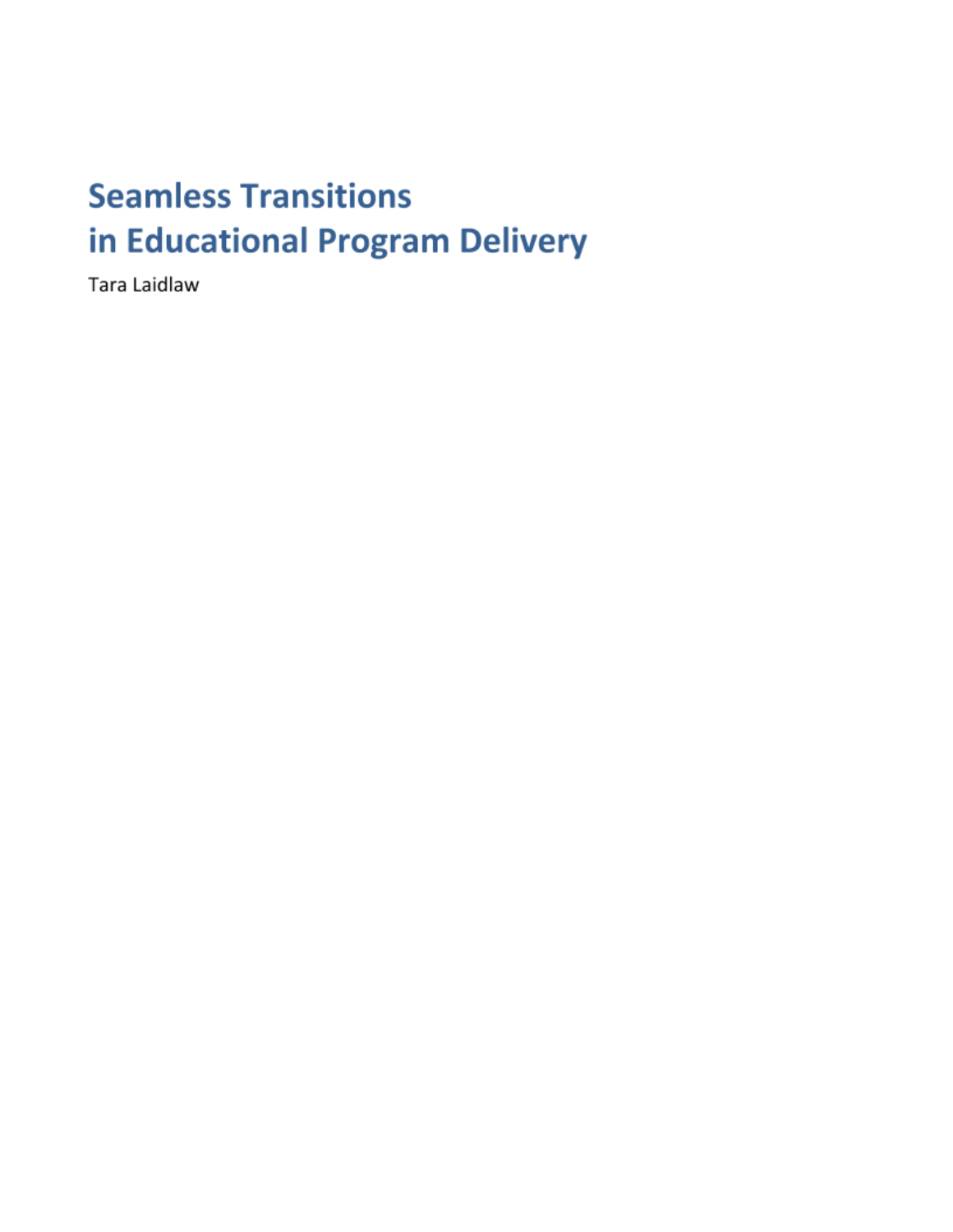## **TOPIC SELECTION**

Topic:

Creating and using transitions in educational programs

Goal of Instruction:

Instructors in any context will be able to polish their program delivery by incorporating transitions between activities or topics.

#### Rationale:

I have taught this skill in the context of staff training at an outdoor education center and at a conference for environmental educators, and every time I lead this training, my students are surprised at how easy it is to "put the icing on" their program delivery by creating and using beautiful transitions. I usually teach this skill in a 60- or 90-minute workshop that includes other teaching skills and lots of discussion and interaction between the participants, so 20 minutes will be a perfect fit for isolating this particular skill with an individual learner.

Description / Background of Learner (who would need this instruction):

The audience that inspired the training is informal educators working at an outdoor education facility: new to teaching, new to kid-management, new to facilitating activities, perhaps still developing time-management skills, and still learning how to keep their groups of students moving either through a class or between different programs. However, the audience could be expanded to include anyone giving any instruction, since clean and deliberate transitions make it easier for any student to follow along in a learning environment.

### **TASK ANALYSIS**

#### Goal of Instruction:

Instructors in any context will be able to polish their program delivery by incorporating transitions between two activities by analyzing each activity individually, identifying a quality shared between the two activities, and using the shared quality to create a cognitive link.

#### Performance Based Assessment:

Learners will go through the writing process for two different transitions, mapping each step as described in the tasks below and creating a written record of their thought process.

Learners will also practice the process twice without writing down each step, instead thinking through the process and only writing down the final transitions.

These written notes and transitions will serve as the basis for performance based assessment.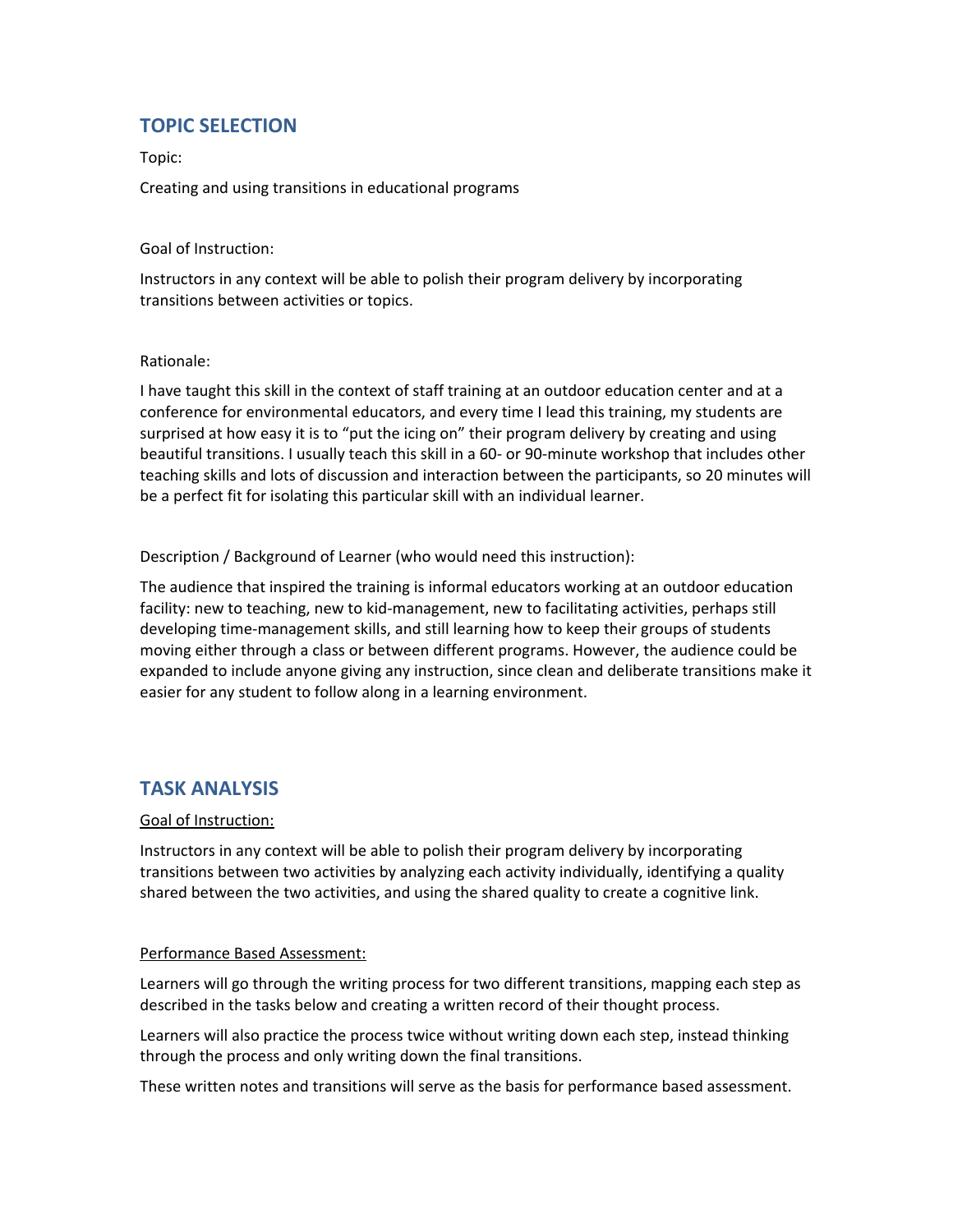#### Tasks:

1. Identify a moment in a lesson where a transition must happen.

a. Find a place where one activity or concept ends and a new one begins.

b. Take note of what happens in each of the two activities.

c. Call the first one "Activity A" and the second one "Activity B".

2. Analyze each of the two activities individually.

a. For Activity A, identify all content topics (such as pollution in a watershed, geologic time scale, etc.) that are addressed during the activity, and write them down.

b. Also for Activity A, identify the big concepts (such as patterns, cycles, energy, etc.) that are addressed during the activity, and write them down.

c. For Activity B, identify all content topics (such as pollution in a watershed, geologic time scale, etc.) that are addressed during the activity, and write them down.

b. Also for Activity B, identify the big concepts (such as patterns, cycles, energy, etc.) that are addressed during the activity, and write them down.

3. Identify a point of similarity between the two activities.

a. Look at the written notes about the content and concepts from each of the two activities and choose either a content topic OR a big concept that is shared between both activities.

b. Write down specifically how Activity A relates to the selected similarity.

c. Write down specifically how Activity B relates to the selected similarity.

4. Using this similarity, write a transition.

a. "In [Activity A], we explored [the similarity] by [specific way from 3b]."

b. "Now, in [Activity B], we will explore [the similarity] in another way, [specific way from 3c]."

c. Rewrite 4a and 4b in your own words.

Questions to ask a subject matter expert (SME) related to the tasks:

1. If the activity is very long or complex, how do you choose which components to focus on?

2. What if there are no similarities between the two activities?

3. In what contexts can this process of creating a transition be applied?